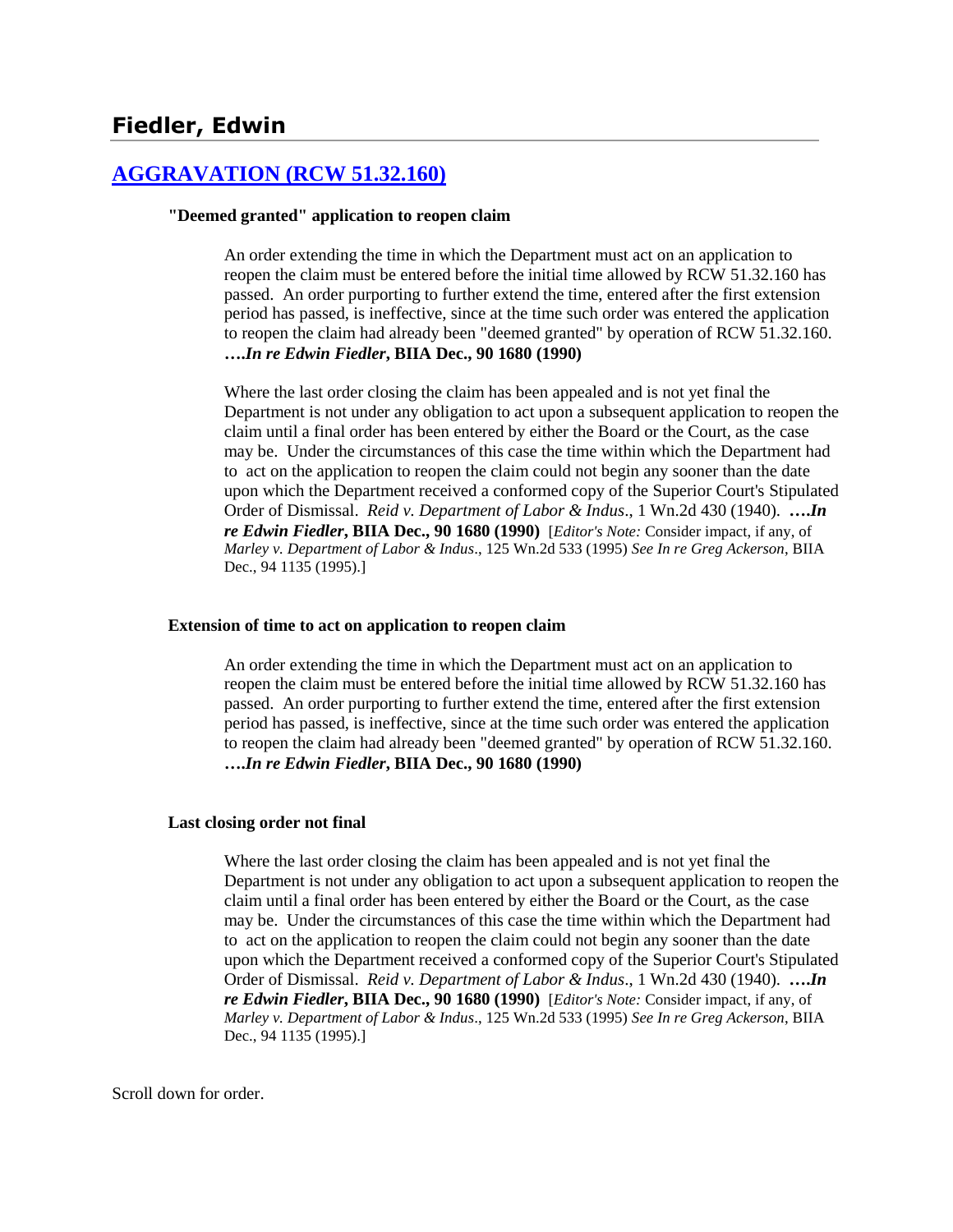## **BEFORE THE BOARD OF INDUSTRIAL INSURANCE APPEALS STATE OF WASHINGTON**

**)**

## **IN RE: EDWIN E. FIEDLER ) DOCKET NO. 90 1680**

### **CLAIM NO. S-321320 ) ORDER GRANTING RELIEF ON RECORD**

An appeal was filed by the claimant, on March 29, 1990, from an order of the Department of Labor and Industries dated March 21, 1990. The order corrected and superseded an order dated March 2, 1990 and purported to extend, to May 4, 1990, the time within which the Department must act on the application to reopen the claim.

From a review of the Department record in this matter it appears that this claim was closed by an order dated March 26, 1987. Thereafter, an appeal was filed by the claimant, with the Board (Docket No. 87 1179). On March 14, 1988 we entered an order denying petitions for review filed by the claimant and the self-insured employer and adopting as the final order of the Board a Proposed Decision and Order dated January 28, 1988. The Proposed Decision and Order reversed the Department order of March 26, 1987, directed the Department to require the self-insured employer to pay an award for permanent partial disabilities of 15% as compared to total bodily impairment, less any advance of permanent partial disability paid under the claim, and to thereupon close the claim with time-loss compensation as paid to October 31, 1985.

Thereafter, both the claimant and the self-insured employer filed appeals to the Superior Court of King County. On October 9, 1989 the claimant filed an application to reopen the claim. By a Stipulated Order of Dismissal, filed with the Court on December 1, 1989, the Court dismissed the appeals of both the claimant and the self-insured employer. A copy of the stipulated order is date stamped as having been received by the Department on December 5, 1989.

On March 2, 1990 the Department entered an order extending, to March 9, 1990, the time to act on the application to reopen the claim. This was to allow the self-insured employer to schedule a medical examination. No further order was entered by the Department, prior to the order of March 21, 1990, which either denied the application to reopen the claim or further extended the time within which the Department must act on the application.

This appeal raises the issue of whether the claimant's application to reopen the claim is "deemed granted" pursuant to the 1988 amendments to RCW 51.32.160, Laws of 1988, ch. 161 11. As amended, RCW 51.32.160 provides in part that:

> If an order denying an application to reopen filed on or after July 1, 1988, is not issued within ninety days of receipt of such application by the selfinsured employer or the department, such application shall be deemed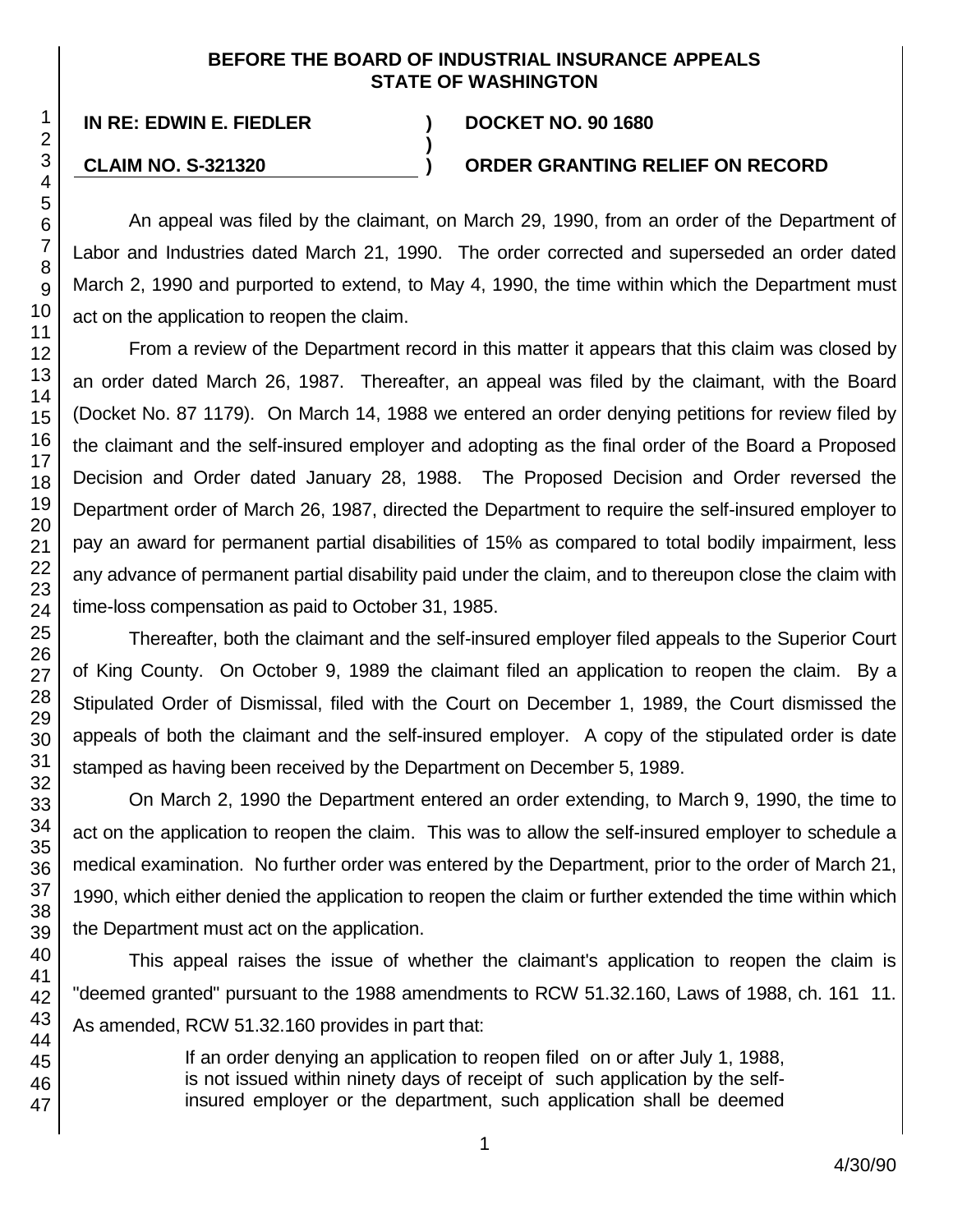granted. However, for good cause, the department may extend the time for making the final determination on the application for an additional sixty days.

The application of this statutory provision is complicated in a case in which the last order closing the claim is not yet final at the time the Department receives the application to reopen the claim (i.e., where an appeal therefrom has been taken to the Board or the courts). In Reid v. Dep't of Labor and Indus., 1 Wn.2d 430, 437 (1939) the court stated:

> It is a condition prerequisite to the reopening of a claim for additional compensation by reason of aggravation of disability that there be a determination as to the disability and the rate of compensation to be awarded therefor and the further condition that there be a change in the claimant's condition since that determination. That is to say, until there has been a final determination as to the amount of the award to which a claimant is entitled, there cannot be entertained a claim for aggravation; as the standard by which to determine the award for aggravation, diminution, or termination of disability. . . is the difference between [the] original award and the amount to which he would be entitled because of his condition subsequent thereto.

See also State ex. Rel Stone v. Olinger, 6 Wn.2d 643 (1940).

In light of Reid the Department would not be under any obligation to act upon an application to reopen a claim until a final order had been entered, by either the Board or the Court as the case may be, concerning an appeal of the last order closing the claim. See also WAC 296-14-400 (last paragraph).

Given the time constraints imposed by RCW 51.32.160, we conclude that the time within which the Department must have acted on the application to reopen the claim could not begin any sooner than the date upon which the Department received a conformed copy of an order of the Court dismissing the appeals. Although the prior order of the Department may have become "final" at the time the Court dismissed the appeal, it would be ridiculous to require the Department to act until it was in fact notified of the final disposition of the appeal of its prior order. See In re Juan Farias, Dckt. No. 90 0707 (March 23, 1990). Therefore, the Department initially had until March 5, 1990 (90 days from December 5, 1989) to either deny the application to reopen the claim or extend the time within which it must act on the application.

The Department did act on March 2, 1990, within this initial 90 day period, to extend the period from March 5, 1990 to March 9, 1990. However, the Department did not enter any order, on or before